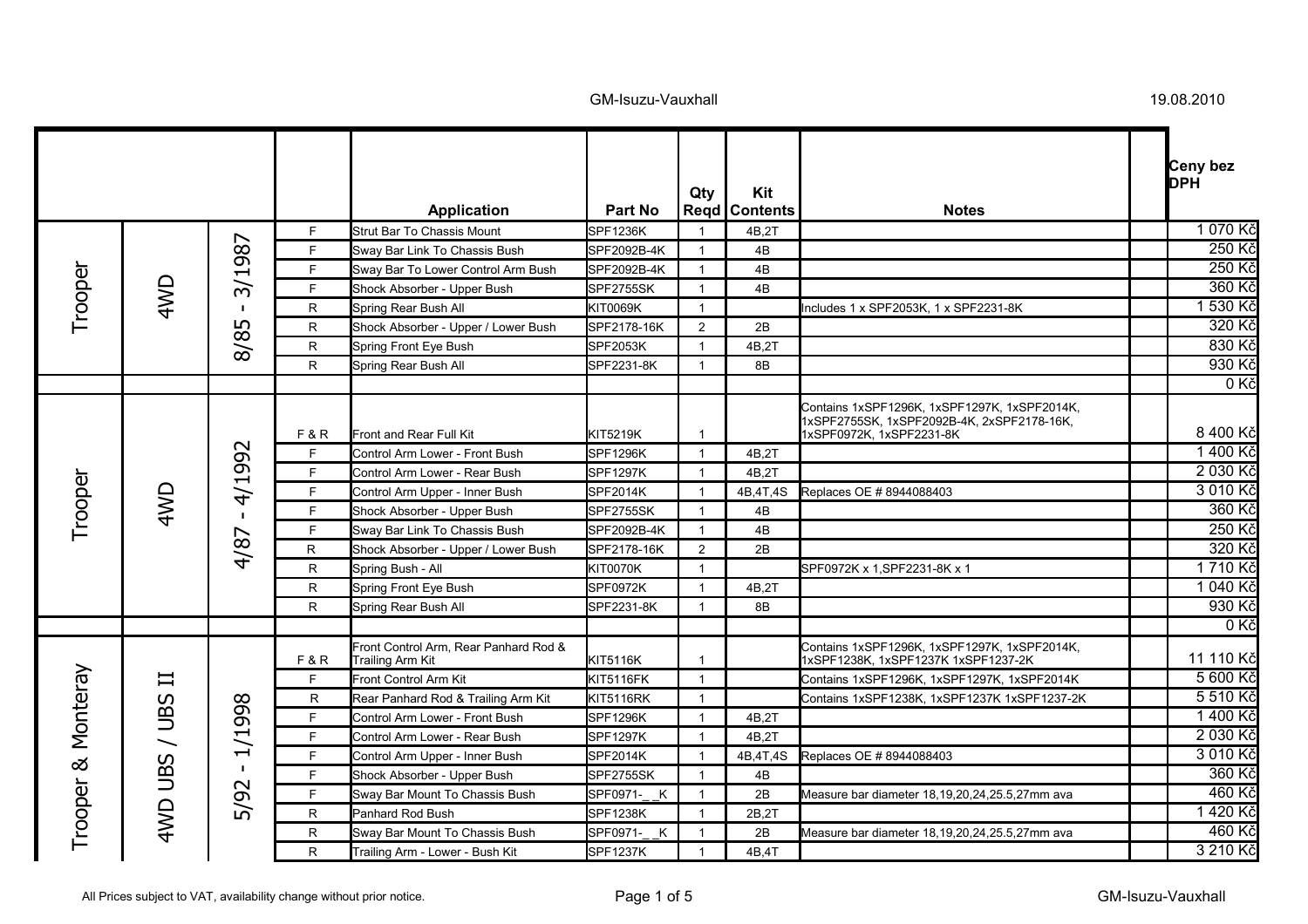|  |  |                                 |                | Qty | Kit             |                  | Ceny bez<br><b>DPH</b> |
|--|--|---------------------------------|----------------|-----|-----------------|------------------|------------------------|
|  |  | Application                     | <b>Part No</b> |     | Regd   Contents | <b>Notes</b>     |                        |
|  |  | Trailing Arm - Upper - Bush Kit | SPF1237-2K     |     | 2B,2T           | Single Upper Arm | 690 Kč                 |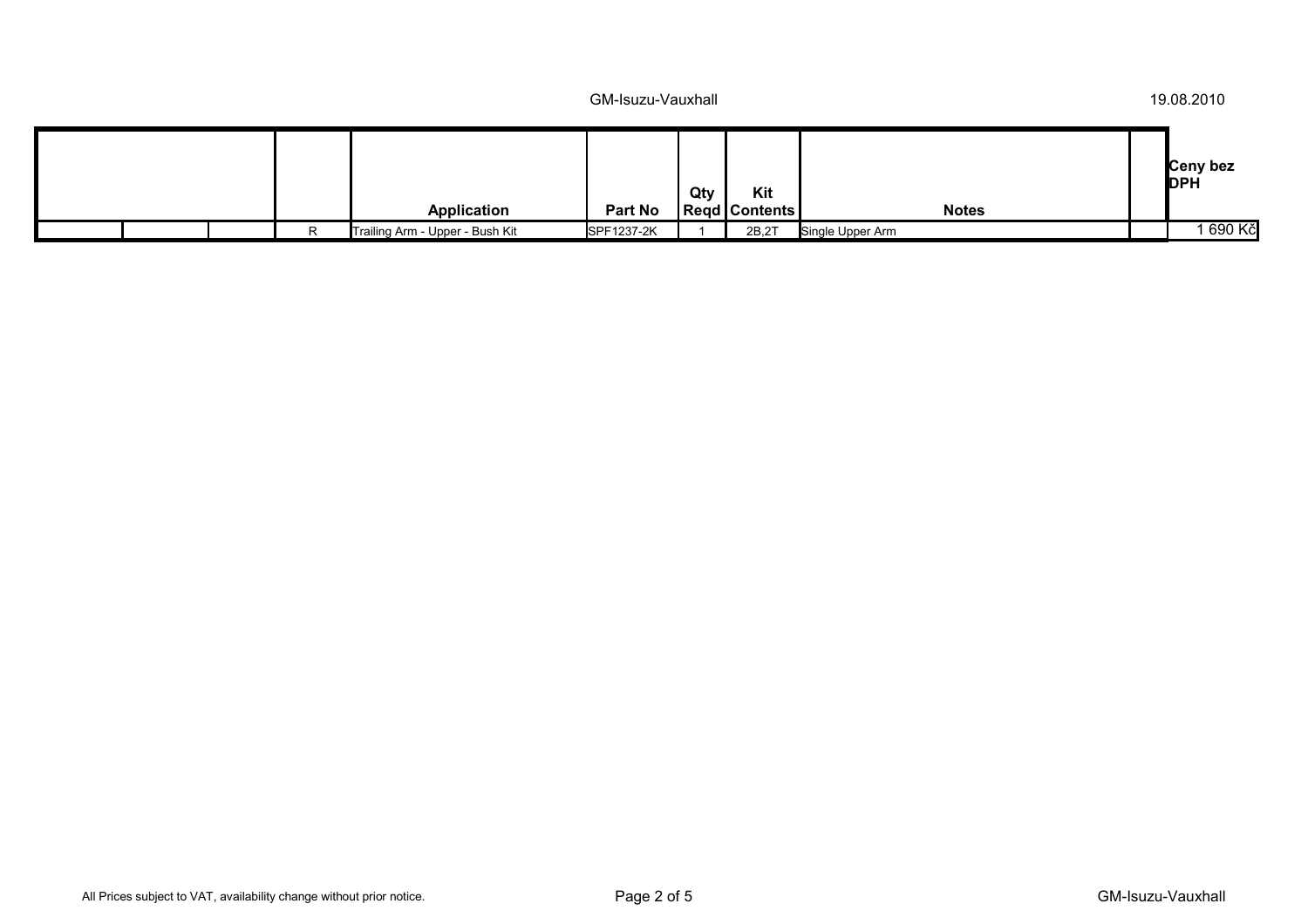|               |             |                                                                       |                | <b>Application</b>                       | <b>Part No</b>   | Qty                  | Kit<br><b>Regd Contents</b> | <b>Notes</b>                                                                           | Ceny bez<br><b>DPH</b> |
|---------------|-------------|-----------------------------------------------------------------------|----------------|------------------------------------------|------------------|----------------------|-----------------------------|----------------------------------------------------------------------------------------|------------------------|
|               |             |                                                                       |                |                                          |                  |                      |                             |                                                                                        | 0Kč                    |
|               |             |                                                                       | F.             | Shock Absorber - Upper Bush              | SPF2755SK        |                      | 4B                          |                                                                                        | 360 Kč                 |
|               | KB4,        |                                                                       | F.             | Strut Bar To Chassis Mount               | SPF0449K         | $\mathbf{1}$         | 4B                          |                                                                                        | 760 Kč                 |
| Brava/Pick Up |             | 988<br>F.<br>SPF2092BK<br>Sway Bar Link Bush Kit<br>8B<br>$\mathbf 1$ |                |                                          | 470 Kč           |                      |                             |                                                                                        |                        |
|               |             | 7/1                                                                   | F              | Sway Bar Mount To Chassis Bush           | <b>SPF0974K</b>  | -1                   | 2B                          | 2WD Only. 20mm OD. Check Bar Diameter.                                                 | 710 Kč                 |
|               | KD2,<br>KD4 | -1                                                                    | R              | Shock Absorber - Upper / Lower Bush      | SPF2178-16K      | $\overline{2}$       | 2B                          |                                                                                        | 320 Kč                 |
|               |             | $\blacksquare$                                                        | R.             | Spring Front Eye Bush                    | <b>SPF2053K</b>  | $\mathbf 1$          | 4B                          | Step pin on vehicle with 18mm diameter                                                 | 830 Kč                 |
|               |             | 1/8                                                                   | Rear           | Spring Bush - All                        | <b>KIT0070K</b>  | $\mathbf{1}$         |                             | SPF0972K x 1, SPF2231-8K x 1                                                           | 1710 Kč                |
|               | KB2,        |                                                                       | R.             | Spring Front Eye Bush                    | <b>SPF0972K</b>  | $\mathbf{1}$         | 4B.2T                       | Tube 19 x 14.5 x 68.5 supplied in kit                                                  | 040 Kč                 |
|               |             |                                                                       | R.             | Spring Rear Bush All                     | SPF2231-8K       | $\mathbf 1$          | 8B                          |                                                                                        | $930$ Kč               |
|               |             |                                                                       |                |                                          |                  |                      |                             |                                                                                        | 0 Kč                   |
|               |             | 997<br>2/1<br>$\blacksquare$                                          | F.             | Front Control Arm Set                    | <b>KIT5112FK</b> | $\mathbf 1$          |                             | Kit Includes 1xSPF2029K, 1xSPF1496K, 1xSPF2014K (4WD<br>(Only                          | 5 590 Kč               |
|               |             |                                                                       | <b>F&amp;R</b> | Front Control Arm & Rear Leaf Spring Set | <b>KIT5112K</b>  | -1                   |                             | Kit Includes 1xSPF2029K, 1xSPF1496K, 1xSPF2014K<br>1Xspf0972k, 1Xspf2231-8k (4WD Only) | 7 300 Kč               |
|               | 4WD         |                                                                       | F.             | Control Arm Lower - Front Bush           | <b>SPF2029K</b>  | $\mathbf{1}$         | 4B,2T                       | Remove OE shell for fitment 4WD, OE# 8944088411                                        | 1 510 Kč               |
|               |             |                                                                       | F.             | Control Arm Lower - Inner Bush           | <b>SPF1889K</b>  | $\mathbf{1}$         | 2B,2T                       | 2WD, Replaces OE# 8943169030                                                           | 1 340 Kč               |
|               |             |                                                                       | F.             | Control Arm Lower - Rear Bush            | <b>SPF1496K</b>  | -1                   | 4B,2T                       | 4WD Remove OE shell for fitment, OE# 8944088420                                        | 1910 Kč                |
|               | TFS         |                                                                       | F.             | Control Arm Upper - Inner Bush           | <b>SPF2014K</b>  |                      | 4B, 4T, 4S                  | 2WD & 4WD "1989 On" Replaces OE # 8944088403                                           | 3 010 Kč               |
|               |             |                                                                       | F              | Shock Absorber - Upper Bush              | SPF2755SK        | $\mathbf 1$          | 4B                          |                                                                                        | 360 Kč                 |
| Brava/Pick Up | ಹ           |                                                                       | F.             | Strut Bar To Chassis Mount               | <b>SPF1255K</b>  |                      | 4B,2T                       | 2WD Only                                                                               | 360 Kč                 |
|               |             |                                                                       | F.             | Sway Bar Link Inner Bush                 | <b>SPF0806K</b>  | $\mathbf 1$          | 8B                          | 8 bushes in kit                                                                        | 520 Kč                 |
|               | TFR 2WD     |                                                                       | F.             | Sway Bar Link Outer Bush                 | SPF2755SK        | $\mathbf 1$          | 4B                          |                                                                                        | 360 Kč                 |
|               |             | 7/88                                                                  | F.             | Sway Bar Mount To Chassis Bush           | SPF1092-25.5K    |                      | 2B                          | 2WD Only Measure bar diameter 25.5 available                                           | 430 Kč                 |
|               |             |                                                                       | F.             | Sway Bar Mount To Chassis Bush           | SPF0971-_K       | $\mathbf{1}$         | 2B                          | 4WD only, Measure bar dia 18, 19, 20, 24, 25.5, 27mm ava                               | 460 Kč                 |
|               |             |                                                                       | R              | Shock Absorber - Upper / Lower Bush      | SPF2178-16K      | 2                    | 2B                          |                                                                                        | 320 Kč                 |
|               |             |                                                                       | Rear           | Spring Bush - All                        | <b>KIT0070K</b>  | $\blacktriangleleft$ |                             | SPF0972K x 1, SPF2231-8K x 1                                                           | 1710 Kč                |
|               |             |                                                                       | R              | Spring Front Eye Bush                    | SPF0972K         | $\mathbf 1$          | 4B,2T                       |                                                                                        | 1 040 Kč               |
|               |             |                                                                       | R.             | Spring Rear Bush All                     | SPF2231-8K       | $\mathbf 1$          | 8B                          |                                                                                        | 930 Kč                 |
|               |             |                                                                       |                |                                          |                  |                      |                             |                                                                                        | 0 Kč                   |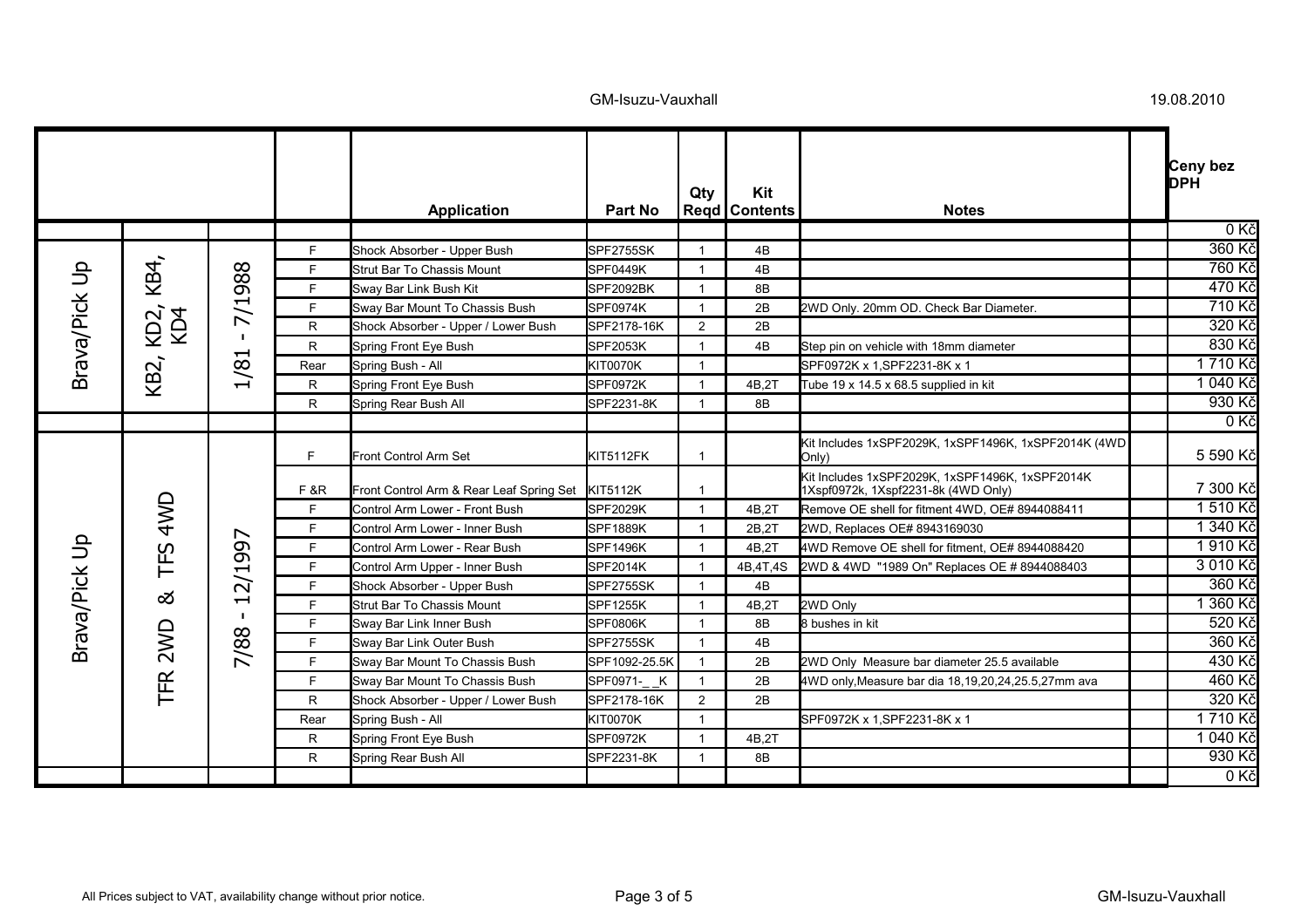|                     |                |                  |                |                                          |                 | Qty            | Kit                    |                                                                                        | Ceny bez<br><b>DPH</b> |
|---------------------|----------------|------------------|----------------|------------------------------------------|-----------------|----------------|------------------------|----------------------------------------------------------------------------------------|------------------------|
|                     |                |                  |                | <b>Application</b>                       | Part No         |                | <b>Regd   Contents</b> | <b>Notes</b>                                                                           |                        |
|                     |                |                  | F.             | Front Control Arm Set                    | KIT5112FK       | $\mathbf{1}$   |                        | Kit Includes 1xSPF2029K, 1xSPF1496K, 1xSPF2014K (4WD<br>(Only                          | 5 590 Kč               |
|                     |                |                  | <b>F&amp;R</b> | Front Control Arm & Rear Leaf Spring Set | <b>KIT5112K</b> | $\mathbf{1}$   |                        | Kit Includes 1xSPF2029K, 1xSPF1496K, 1xSPF2014K<br>1Xspf0972k, 1Xspf2231-8k (4WD Only) | 7 300 Kč               |
| Rodeo/Brava/Pick Up |                |                  | F.             | Control Arm Lower - Front Bush           | SPF2029K        | $\mathbf{1}$   | 4B,2T                  | Remove OE shell for fitment 4WD, OE# 8944088411                                        | 1510 Kč                |
|                     |                |                  | F.             | Control Arm Lower - Inner Bush           | SPF1889K        | $\overline{1}$ | 2B.2T                  | 2WD, Replaces OE# 8943169030                                                           | 1 340 Kč               |
|                     |                | 2002             | F.             | Control Arm Lower - Rear Bush            | <b>SPF1496K</b> | $\mathbf{1}$   | 4B,2T                  | 4WD Remove OE shell for fitment, OE# 8944088420                                        | 1910 Kč                |
|                     |                |                  | F.             | Control Arm Upper - Inner Bush           | <b>SPF2014K</b> | $\mathbf 1$    | 4B, 4T, 4S             | 2WD & 4WD "1989 On" Replaces OE #8944088403                                            | 3 010 Kč               |
|                     | R <sub>7</sub> |                  | F.             | Sway Bar Link Bush Kit                   | <b>SPF1111K</b> | $\mathbf{1}$   | 8B                     | 4WD only                                                                               | 580 Kč                 |
|                     |                |                  | F.             | Sway Bar Link Inner Bush                 | SPF0806-4K      | $\mathbf{1}$   | 4B                     | 2WD Only                                                                               | 320 Kč                 |
|                     |                | 3/98             | F.             | Sway Bar Link Outer Bush                 | SPF2092B-4K     | $\mathbf{1}$   | 4B                     | 2WD Only                                                                               | 250 Kč                 |
|                     |                |                  | F.             | Sway Bar Mount To Chassis Bush           | SPF0971-_K      | $\mathbf{1}$   | 2B                     | 4WD only, Measure bar dia 18, 19, 20, 24, 25.5, 27mm ava                               | 460 Kč                 |
|                     |                |                  | F.             | Sway Bar Mount to Link                   | SPF1092-25.5K   | $\mathbf{1}$   | 2B                     | 2WD Only Measure bar diameter 25.5 available                                           | 430 Kč                 |
|                     |                |                  | R              | Shock Absorber - Bush                    | SPF2178-16K     | $\overline{2}$ | 2B                     |                                                                                        | 320 Kč                 |
|                     |                |                  | R              | Spring Bush - All                        | KIT0070K        | $\mathbf{1}$   |                        | SPF0972K x 1,SPF2231-8K x 1                                                            | 1710 Kč                |
|                     |                |                  | R.             | Spring Front Eye Bush                    | <b>SPF0972K</b> | $\mathbf{1}$   | 4B,2T                  |                                                                                        | 1 040 Kč               |
|                     |                |                  | R.             | Spring Rear Bush All                     | SPF2231-8K      | $\mathbf{1}$   | 8B                     |                                                                                        | 930 Kč                 |
|                     |                |                  |                |                                          |                 |                |                        |                                                                                        | 0Kč                    |
|                     |                |                  | F.             | Front Control Arm Set                    | KIT5112FK       | $\mathbf{1}$   |                        | Kit Includes 1xSPF2029K, 1xSPF1496K, 1xSPF2014K (4WD)<br>Only)                         | 5 590 Kč               |
| $D-Max$             |                |                  | F &R           | Front Control Arm & Rear Leaf Spring Set | <b>KIT5112K</b> | $\mathbf{1}$   |                        | Kit Includes 1xSPF2029K, 1xSPF1496K, 1xSPF2014K<br>1Xspf0972k, 1Xspf2231-8k (4WD Only) | 7 300 Kč               |
|                     |                | $\delta$<br>2003 | F.             | Control Arm Lower - Front Bush           | SPF2029K        | $\mathbf{1}$   | 4B,2T                  | Remove OE shell for fitment 4WD, OE# 8944088411                                        | 1510 Kč                |
| Pick Up/            |                |                  | F.             | Control Arm Lower - Rear Bush            | <b>SPF1496K</b> | $\mathbf{1}$   | 4B.2T                  | 4WD Remove OE shell for fitment, OE# 8944088420                                        | 1910 Kč                |
|                     | RA             |                  | F.             | Control Arm Upper - Inner Bush           | <b>SPF2014K</b> | $\mathbf{1}$   | 4B, 4T, 4S             | 4WD "1989 On" Replaces OE #8944088403                                                  | 3 010 Kč               |
|                     |                |                  | F.             | Control Arm Upper - Inner Bush           | SPF3038K#       | $\mathbf 1$    | 4B, 4T, 4S             | 2WD Only - In development                                                              | #N/A                   |
|                     |                |                  | F.             | Steering Rack & Pinion Mount Bush        | <b>SPF2484K</b> | $\mathbf{1}$   | 5B,2T                  |                                                                                        | 1840 Kč                |
| <b>Rodeo</b>        |                |                  | F.             | Sway Bar Mount To Chassis Bush           | SPF0971-_K      | $\mathbf{1}$   | 2B                     | Measure bar diameter 18,19,20,21,24,25.5,27                                            | 460 Kč                 |
|                     |                |                  | Rear           | Spring Bush - All                        | <b>KIT0070K</b> | $\mathbf{1}$   |                        | SPF0972K x 1, SPF2231-8K x 1                                                           | 1710 Kč                |
|                     |                |                  | R              | Spring Front Eye Bush                    | SPF0972K        | $\mathbf{1}$   | 4B,2T                  |                                                                                        | 1 040 Kč               |
|                     |                |                  | R.             | Spring Rear Bush All                     | SPF2231-8K      | $\mathbf{1}$   | 8B                     |                                                                                        | 930 Kč                 |
|                     |                |                  |                |                                          |                 |                |                        |                                                                                        | 0 Kč                   |